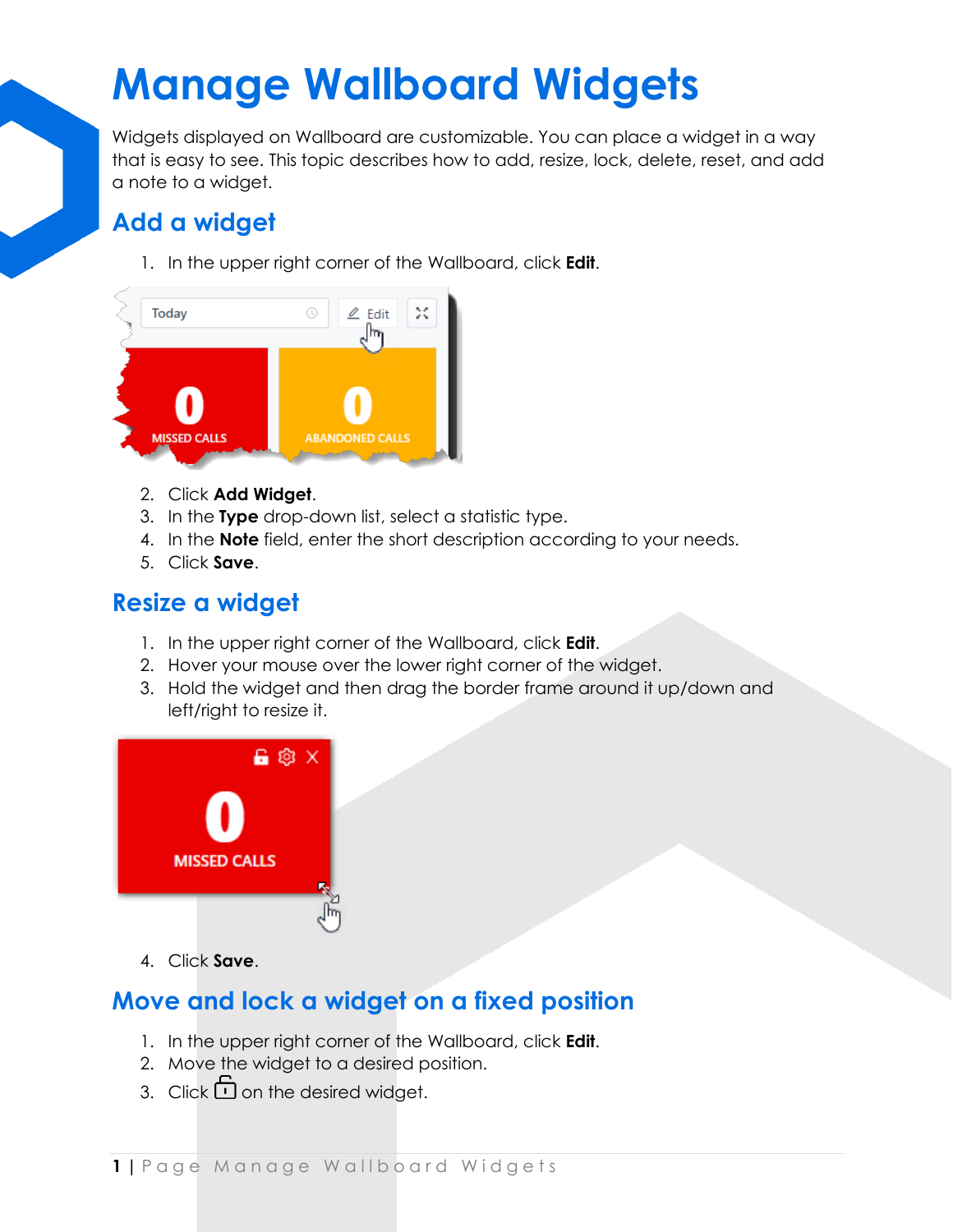### **Manage Wallboard Widgets**



4. Click **Save**.

### **Delete a widget**

- 1. In the upper right corner of the Wallboard, click **Edit**.
- 2. Click  $\times$  on the desired widget.



3. Click **Save**.

### **Add a note to the bottom of the widget**

- 1. In the upper right corner of the Wallboard, click **Edit**.
- 2. Click  $\mathbb{Q}$  on the desired widget.



- 3. In the **Note** field, enter the short description according to your needs.
- 4. Click **Save**.

### **Reset widgets**

Reset widgets to the default settings and discard changes you have made.